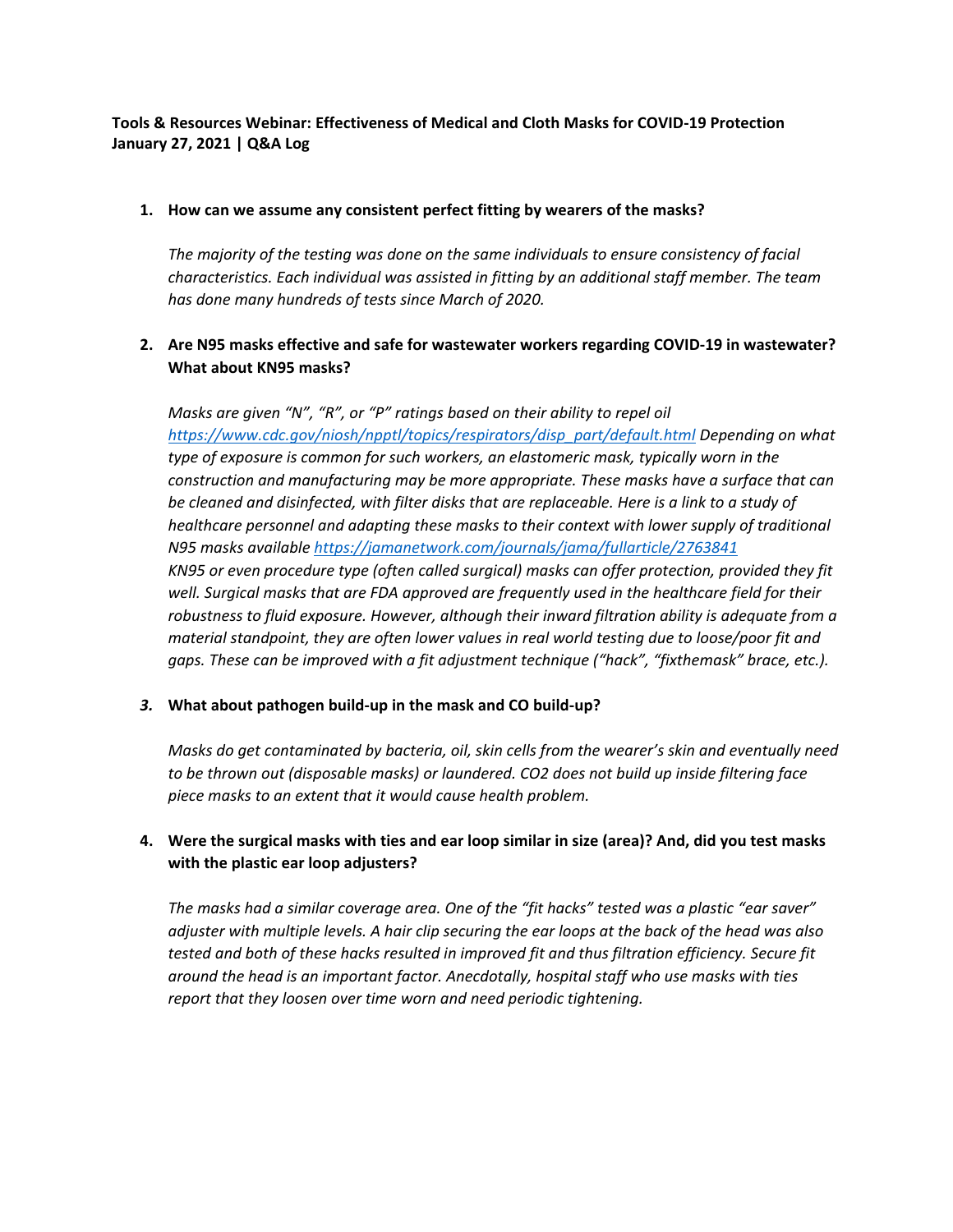**5. What type of mask would be recommended to wear with a face shield on a plane (a KN95 sticks out too much to wear with the shield)?**

*Perhaps a KF94, which has a shorter profile would work better.* 

**6. Prior to testing, did personnel who participated in the mask fit test complete the required OSHA medical questionnaire and evaluation and receive medical approval to wear a respirator?**

*All study team members involved in this testing are subject to health and safety requirements from the University of North Carolina and the EPA's Office of Research and Development.* 

## **7. Do you have an idea why bandanas were more effective than the 3-layer cotton mask?**

*Woven cotton has been reported to be more effective than knit fabrics as a filtering medium. Perhaps this contributed to the differences.* 

## **8. Was the use of filters studied?**

*One of the masks tested had a pocket for a nonwoven filter insert. Filtration efficiency for this mask improved when the filter was used. Other tests were done with various filter materials, many of which proved effective when used as part of a mask that fit well. An important consideration to keep in mind is breathability. Materials such as a shop towel may provide good filtration, but care should be taken with the number of layers used.* 

# **9. The first study was on particulates, whereas liquid droplets contain the SARS CoV 2 virus. Since liquid absorption is expected for masks that are not coated for fluid resistance, would the efficiency be slightly higher for droplets containing the virus?**

*Respirators are made of non-woven polypropylene, which is not very absorptive since polypropylene is hydrophobic. Supra micron droplets should be sieved by the fibers with efficiency comparable to that if "dry" particulates of the same size.*

## **10. How did the KN95 masks compare to the N95 masks?**

*KN95 masks were more variable than N95 masks. While some performed well (80-90% fitted filtration efficiency or FFE), others tested as low as 53% FFE. Testing with varying lengths of beard hair negatively impacted the FFE of a KN95 mask to a greater extent than the N95 mask. A Korean standard (KF94) mask with ear loops, although lower performing than the N95, was more robust to beard hair overall than the KN95.*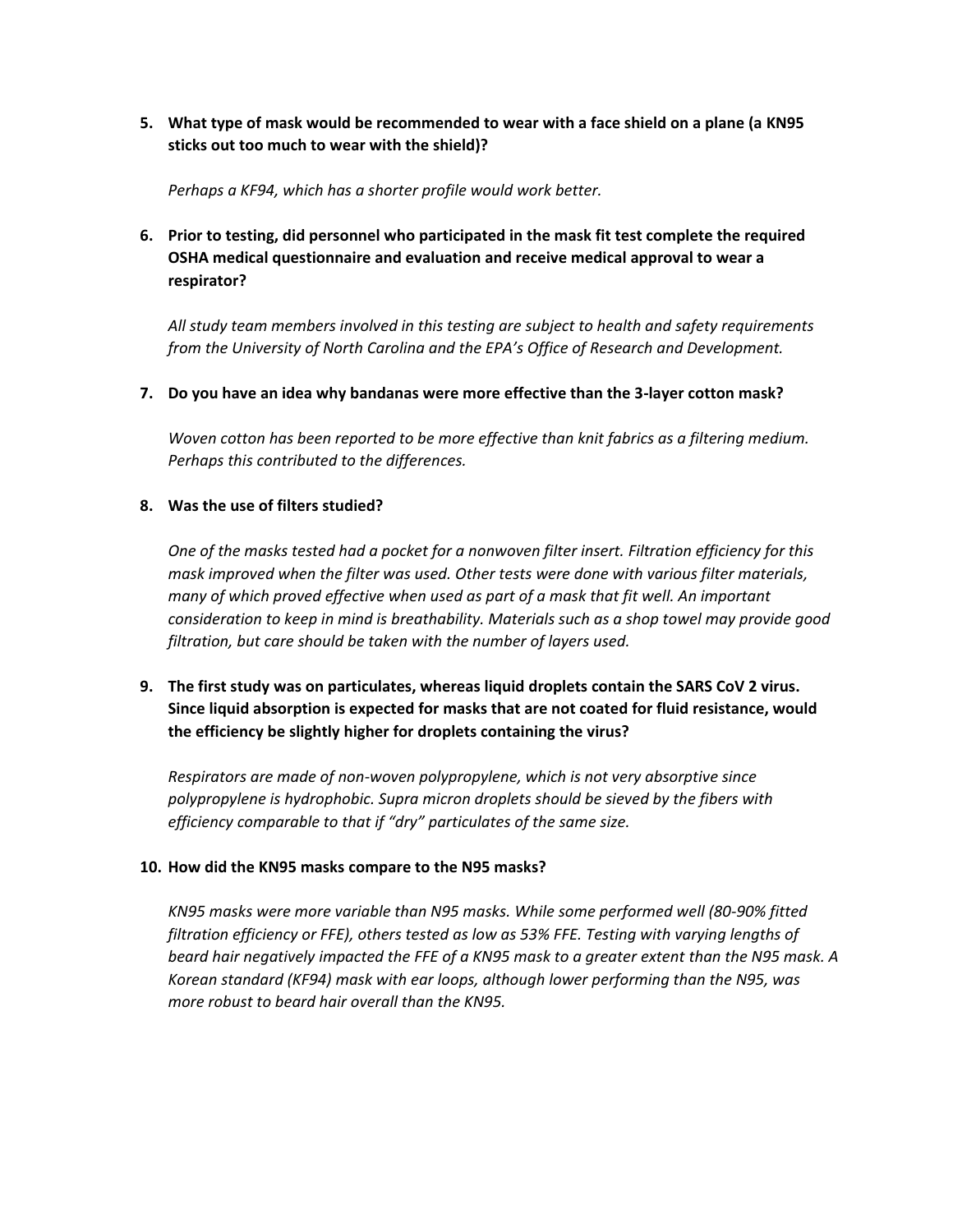**11. Can you share information on the difference in the effectiveness of cotton vs. nylon masks? Is material or how well the mask fits a bigger factor in effectiveness?**

*Fit seems to be a limiting factor with surgical/procedure style masks. For cloth masks, it is often the material that is the limitation.* 

**12. Would a high thread-count cotton fabric (e.g. at least 300) be effective for use in making a home-made facemask? Unfortunately, thread-counts only seem to be noted on some bed sheets, not on fabric sold at fabric stores.** 

*Researchers at Argonne National Lab tested 600 thread per inch (tpi) vs. 80 tpi quilters cotton. They also tested materials like chiffon, silk, and flannel. In general, higher thread count materials performed better than lower count. Doubling up on layers also helped, for example with a cotton quilt that had 120 tpi sheets enclosing cotton batting. Combining material types may provide improved efficiency or other benefits for balancing comfort against the skin with elasticity and tighter fit. These materials were tested in a chamber, rather than on a human or head form. Cotton alone may not provide optimal filtration, which may be a function of a looser fit when actually worn against the face. It is worth considering a pocket between layers for additional filter material (purchased or home-made) and efforts to get a good seal such as using foam and strong but bendable metal for a nosepiece. Finally, the mode of securing to the head, e.g. tight elastic straps for the neck and crown of the head vs. ear loops are likely to provide a better seal with the face. Look at the designs of N95 mask straps or the "Fix the Mask" brace for ideas of how to secure a mask to achieve a good seal.* 

<https://www.energy.gov/science/bes/articles/facemask-fabric-filtration-efficiency> <https://pubs.acs.org/doi/10.1021/acsnano.0c03252> <https://www.fixthemask.com/>

# **13. Are there are any agencies working on certifying filter efficiencies for non-N95 masks that are purchased by the general public? It is very confusing trying to find a good mask, lots of bad information ot there.**

*We agree that standardization is urgently needed for face coverings available to the consumer. We undertook these studies to try to provide actionable information to the public. The CDC has a website with data about manufacturers and material performance results from non-N95 masks. <https://www.cdc.gov/niosh/npptl/respirators/testing/NonNIOSHresults.html>*

# **14. What do the percentages of effectiveness mean? Do they mean particles that get into the wearer's nose and mouth, or particles that leave the wearer's nose and mouth, or both?**

*The studies tested the fitted filtration efficiency (FFE) of a mask or face covering. This is calculated as [1- (particle concentration behind the mask/ ambient particle concentration)] x 100. Other similar terms for this include "total inward leakage." In other words, by sampling and counting the particles both for the air inside a small chamber and also behind the mask/face covering of a participant in the same room, we measured how effective a mask was at keeping*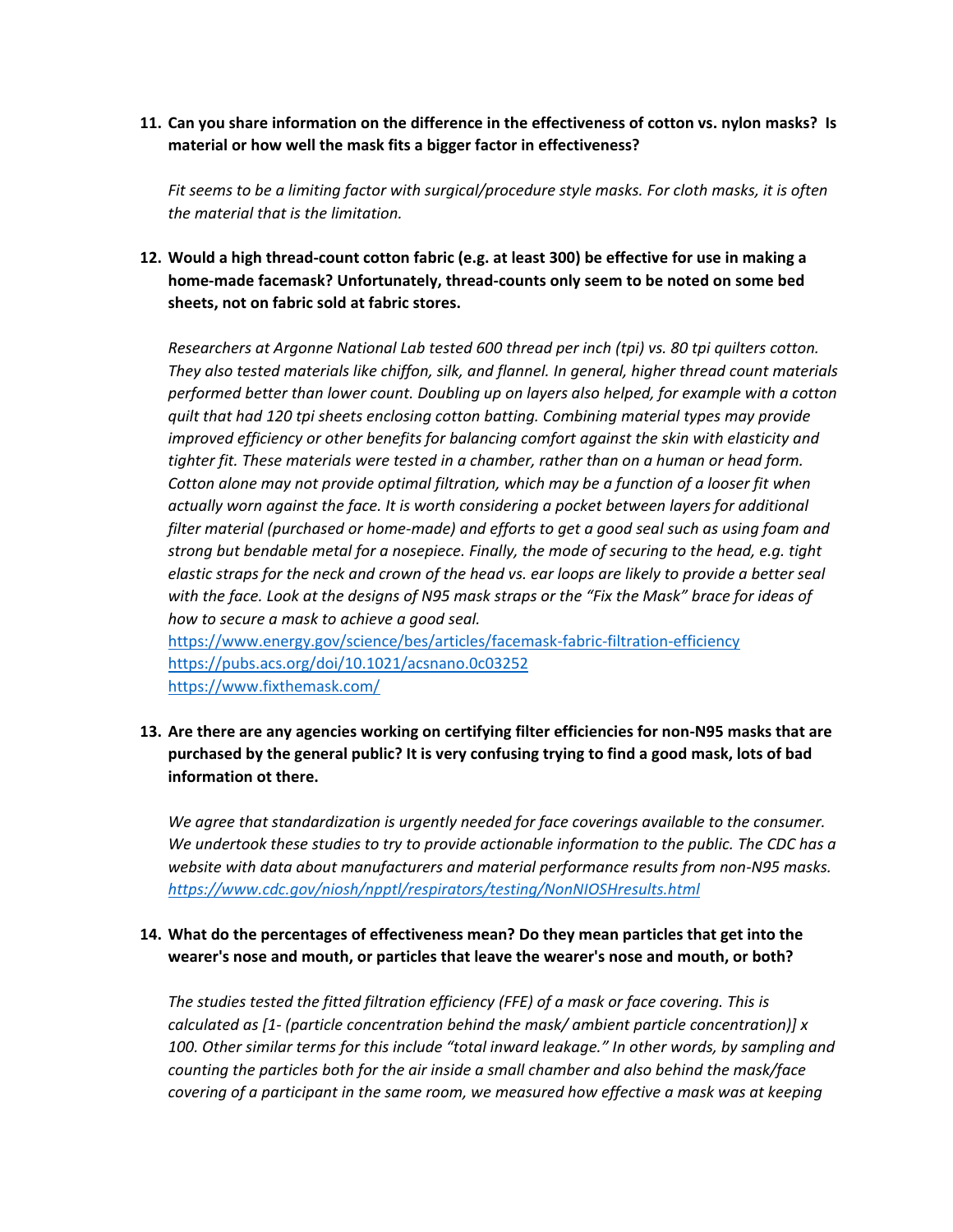*particles (generated using a saltwater particle generator) outside of a mask or face covering as worn and tested during a few minutes of exercise tests (bending, speaking, looking). Efforts are underway to evaluate the effectiveness of a mask for outward leakage, or how good they are at keeping those particles from escaping from behind the mask. The materials for many masks have been evaluated on static machines that move particles over material or head forms that simulate human breathing. But it is also important to test with actual "moving" humans to better approximate real-world conditions.* 

# **15. Several people have allergic reactions to the N95 mask. Doesn't this leave them with the cloth mask as their only option?**

*If there is an allergy to the materials, choosing a face covering with an alternative material would be the only choice, yes. Some manufacturers use a different layer of material for the portion that makes contact with the skin, so the type of allergy may make a difference (contact dermatitis, etc.).*

## **16. Will the mask brands used in the testing and where to purchase be available?**

*The face covering brands and manufacturer locations are described in the manuscripts. Often the manufacturer provides information for purchase. The CDC has a webpage that includes some KN95 mask ratings which may be useful for checking brand or manufacturers available from major retailers, e.g. Dasheng DTC3X, Powecom. <https://www.cdc.gov/niosh/npptl/respirators/testing/NonNIOSHresults.html>*

*Sickbert-Bennett, E. E. et al. Filtration Efficiency of Hospital Face Mask Alternatives Available for Use During the COVID-19 Pandemic. JAMA Intern Med, doi:10.1001/jamainternmed.2020.4221 (2020).*

*Clapp, P. W. et al. Evaluation of Cloth Masks and Modified Procedure Masks as Personal Protective Equipment for the Public During the COVID-19 Pandemic. JAMA Intern Med, doi:10.1001/jamainternmed.2020.8168 (2020).*

## **17. The procedure mask is that medical grade/surgical or not?**

*Some were medical grade, others were clearly marked as non-medical grade, others did not specify. In the first study, we examined masks available to hospital personnel. In the second, those available to the public.* 

## **18. Which cloth mask was used in the beard test?**

*The cloth mask tested was from Hanesbrands, Winston-Salem, NC and is sold in retail outlets such as the Home Depot, Lowe's, and Walmart. It is the same mask that tested at 26% fitted filtration efficiency (FFE) in the manuscript describing cloth masks and procedure mask*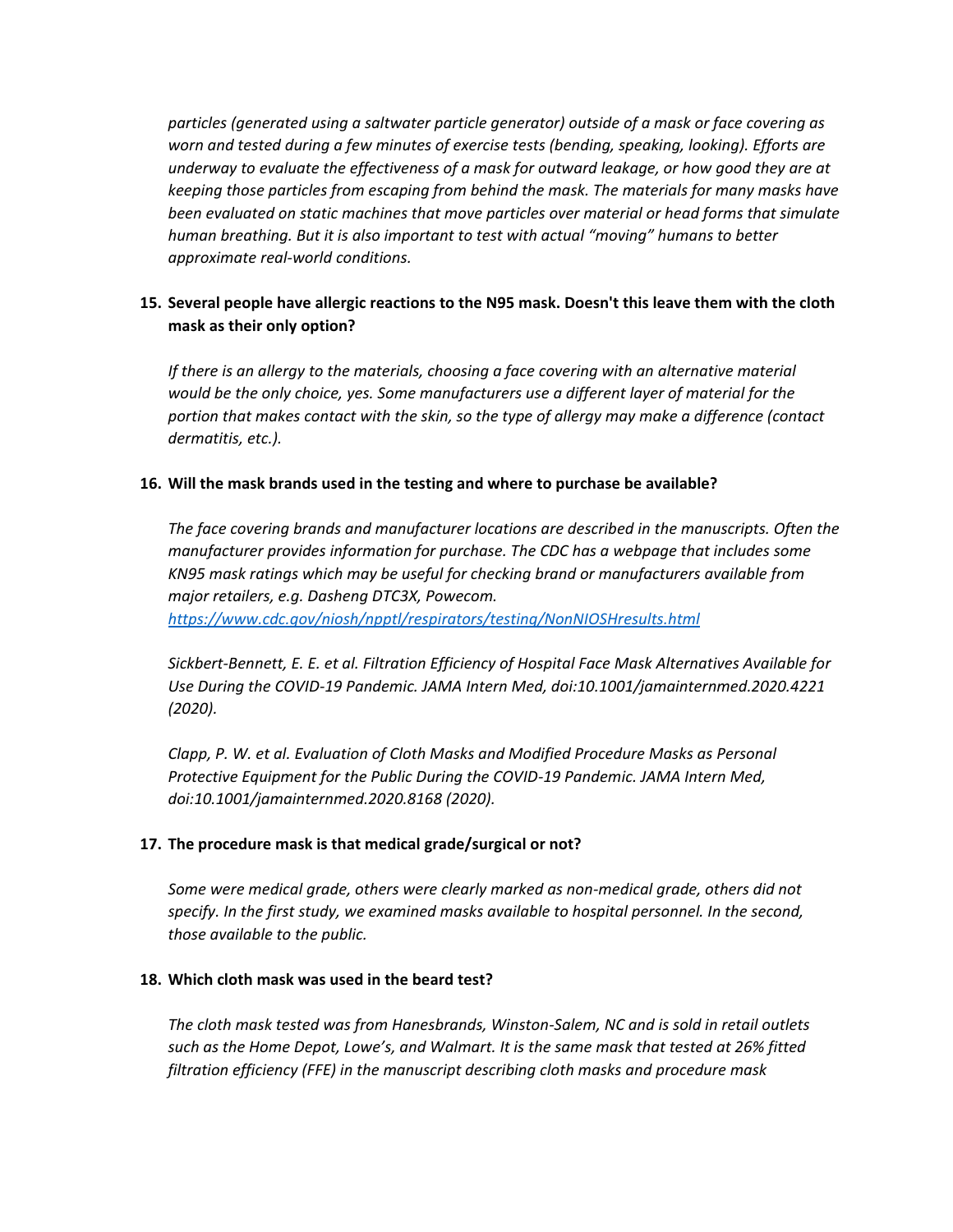*modifications for the general public. With varying lengths of beard hair, it tested between about 23-40% FFE.* 

*Clapp, P. W. et al. Evaluation of Cloth Masks and Modified Procedure Masks as Personal Protective Equipment for the Public During the COVID-19 Pandemic. JAMA Intern Med, doi:10.1001/jamainternmed.2020.8168 (2020).*

**19. As the name implies, doesn't the OSHA fit test basically check the seal you are getting to prevent the intrusion of vapors and gases? Since the transmission mechanism for COVID is aerosols and not gases, isn't this a false premise for COVID?**

*Filtering face pieces like N95 masks and surgical masks do not protect against gases or vapors. They work by filtering aerosols (i.e., suspended particles and droplets). The OSHA fit test measures performance of the seal for aerosols, not gases.* 

# **20. So the beard length didn't impact the cloth/procedure mask efficiency because they already had gaps in the sealing surface?**

*We speculate that the looser fit of these masks contributed the most to the lower fitted filtering efficiency (FFE) and that beard hair did not markedly or consistently change the fit. The exercise band intervention improved FFE of these masks but not as dramatically as it did for the tighter fitting masks, suggesting that fit improvements may further benefit these masks. Indeed, the hacks tested using the procedure mask to make it fit better yielded much higher FFE (in a different clean-shaven participant). From a materials standpoint, a procedure mask may have better achievable FFE, if the fit is altered. Fit hacks may also need to be tested with bearded individuals to explore the contributions of fit vs. material.*

*Clapp, P. W. et al. Evaluation of Cloth Masks and Modified Procedure Masks as Personal Protective Equipment for the Public During the COVID-19 Pandemic. JAMA Intern Med, doi:10.1001/jamainternmed.2020.8168 (2020).*

# **21. How was the testing correlated to aerosol particles? The COVID-19 virus is small and well suspended in air.**

*We tested fitted filtration efficiency against aerosolized salt particles averaging 40 nm in diameter, approximately the same size as a SARS-CoV-2 virion.* 

# **22. If we cannot get an N95 mask , a cotton mask, double layer with ties, not elastic loops is probably the best?**

*KF94 and KN95 masks also tested well for inward filtration. Checking for KN95 results at the CDC website might help find more information about a specific manufacturer. <https://www.cdc.gov/niosh/npptl/respirators/testing/NonNIOSHresults.html>*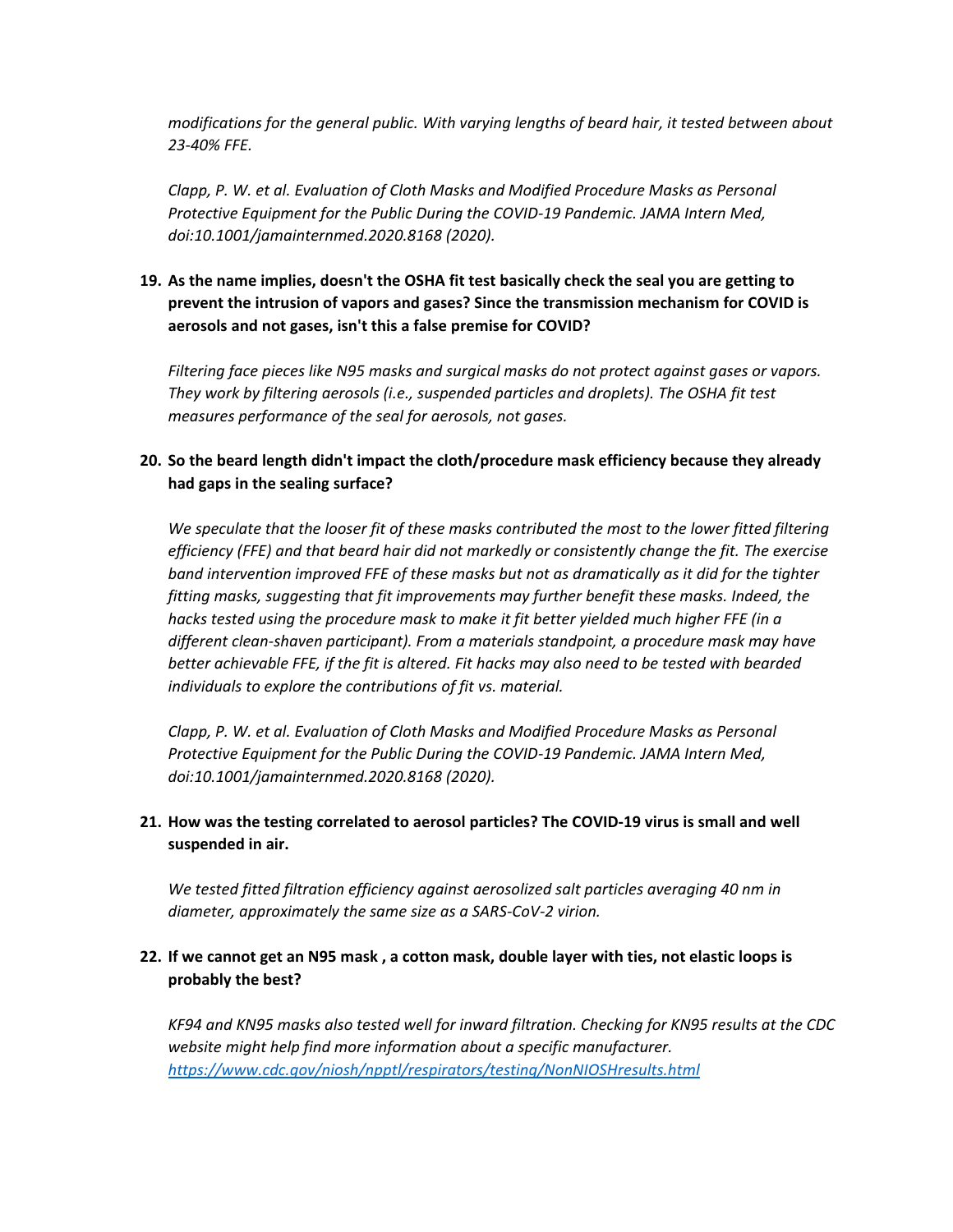*Cloth or fabric masks with good materials and good fit can achieve high filtration efficiency. A layered mask with a pocket for a filter might be a good option. Double masking where a fabric covers and secures a procedure mask might be a consideration and a brace or hack to fix a procedure mask might also help. In general, securing a mask via straps as opposed to ear loops provides a better fit. Straps that tie may loosen over time as a mask is worn and ear loops can be made tighter with clips or other commonly available solutions.*

# **23. Although not mask related, can you comment on wearing safety glasses to reduce exposure through the eyes?**

*Our testing did not address ocular exposure. It would be advisable to wear some type of eye protection against exposure to infectious droplets emitted by COVID-19 patients. However, to protect against submicron aerosols, safety goggles or a full face covering may be needed.* 

**24. Do you have an example or full head/face picture of the exercise band usage with masks? I may have missed it. The picture I saw was a closeup and couldn't tell how they had fully worn it.**

*Below you can see the band secured around the head and tied with a knot (or two) to secure it. Adjust it so it is comfortable under the neck and leaves the mouth and nose uncovered with the back of the ears accessible (if the mask uses ear loops- even if it does, a clip or other securing mechanism may be preferable). The mask is worn over the mouth and nose "as usual" with the band in place to provide a smooth surface and form a better seal. Exercise bands have many resistance levels and a "lighter weight" may be more comfortable.*



# **25. Do you have any information about filtering efficiency of silk vs cotton?**

*We have not tested silk face coverings. Below are references to tests of various materials by researchers at the Argonne National Lab.* <https://www.energy.gov/science/bes/articles/facemask-fabric-filtration-efficiency> <https://pubs.acs.org/doi/10.1021/acsnano.0c03252>

**26. Should people continue to keep their masks on inside a meeting room where they are 6+ feet apart, or is it okay for them to take their masks off in that situation? Does the virus remain in the air within a closed space such as a meeting room?**

*An indoor gathering conveys much higher risk than outdoor spaces. The virus is emitted simply by breathing but even more with activities such as talking, shouting, or singing. Coughing and sneezing are other considerations since these can transmit particles over large distances. Masks*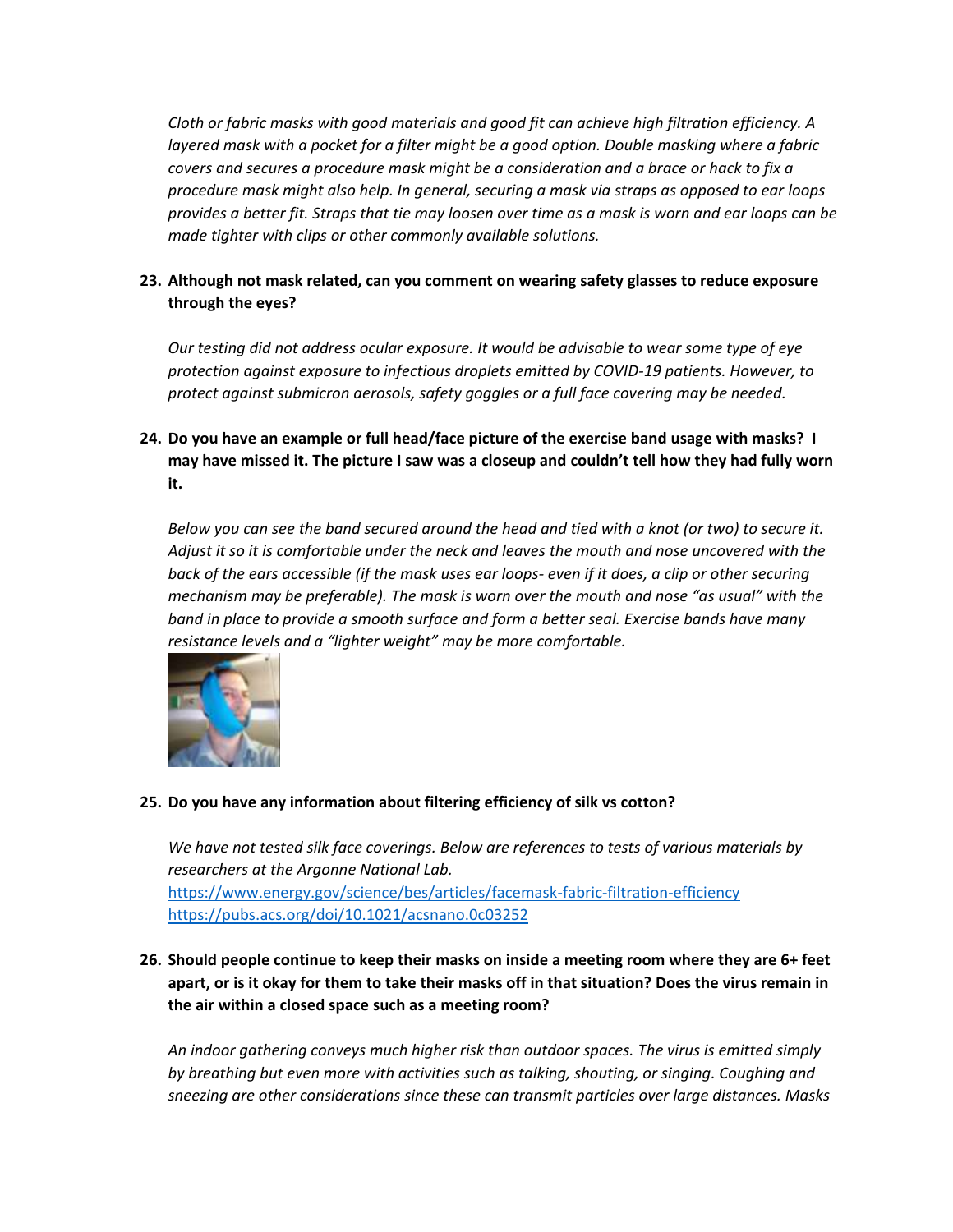*are important not only within the 6-foot range (which is simply a reminder that physical distance can help to reduce risk) as aerosols can and do spread across a room. Several studies have provided evidence for long range transmission, for example an infected and unmasked passenger on a bus likely infected several other passengers further than 6 feet away (see link). Ventilation and filtration of the air can help to reduce the risk, higher ceilings and larger rooms are better than cramped spaces, but the combination of distance, everyone wearing masks, shorter time of interaction, etc. will combine to help reduce risk, with high quality masking providing an important layer of protection. An example to consider indoor risk is available here:*  <https://safeairspaces.com/>

<https://jamanetwork.com/journals/jamainternalmedicine/fullarticle/2770172>

## **27. Can you explain why you saw less efficiency on women?**

*There are small differences but, generally, the same trends were observed between our male and female study subjects. This may be due as much to interindividual facial morphometry differences as it is to gender. In specific, the data we provided related to different sized masks (for styles that had size options) informs the overall idea of ensuring a mask fits the particular wearer's face well. Factors like age, gender and presence of facial hair (for men) will contribute to differences in fit.* 

# **28. Is the effectiveness of cloth masks considered comparable to that of surgical masks because surgical masks often don't fit well?**

*Fit provides a very important contribution to the overall performance of a mask. Another important contribution is materials. Poorly fitting masks with noticeable gaps on the sides or below the eyes will allow air to flow freely behind the mask. When these gaps are fixed with*  hacks, as shown in the paper listed below, the surgical mask can perform quite well. The material *provides for a good filtering of the air, if it can be made to fit well. Cloth masks, in addition to often not fitting well, are made of varying materials. A cloth mask with good materials, multiple layers, a pocket for an insertable filter and a good fit can also perform well. Clapp, P. W. et al. Evaluation of Cloth Masks and Modified Procedure Masks as Personal Protective Equipment for the Public During the COVID-19 Pandemic. JAMA Intern Med, doi:10.1001/jamainternmed.2020.8168 (2020).*

# **29. Can you speak to the effects of repeated washing on masks available to the public, as in the second study?**

*We did not examine this in detail but observed that the laundering of one mask may have improved its efficiency. We speculate that this may be due to change in the fibers or an electrostatic effect.*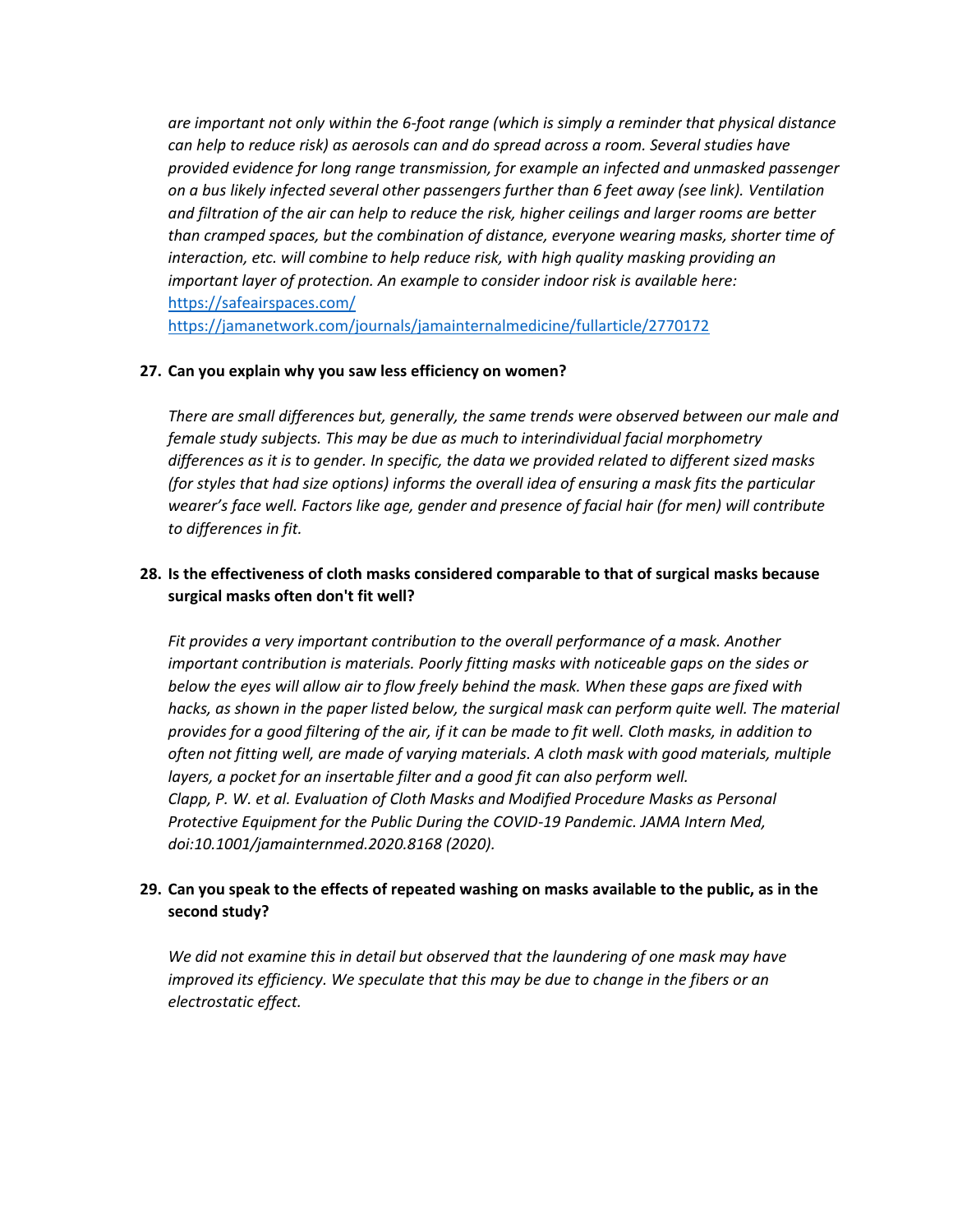# **30. Are all KN95 masks equal? Is there a list? Are the KN95 with head straps any better than those with ear loops?**

*Unfortunately, there seems to be a lot of variability in the performance of KN95 masks. Checking results at the CDC website might yield more information about a specific manufacturer. <https://www.cdc.gov/niosh/npptl/respirators/testing/NonNIOSHresults.html> We have not tested any KN95 with head straps, but there is reason to believe they would provide a better fit compared to ear loop versions. If testing shows this, it would be consistent with performance differences found between surgical masks with ties and those with ear loops. Features of N95 masks that seem important to the fit include 1) a tight fit around the nose extending out over the cheeks provided by strong metal and high quality foam and 2) a secure mechanism of attaching to the face with good elastic tension across the neck and crown of the head. Strong straps on a KN95 may provide a more secure attachment, potentially worth testing.*

## **31. Did you check pantyhose or gators with beards?**

*Unfortunately, we could not test all of the products available to the public in bearded individuals. It is an interesting idea though.* 

## **32. Are there plans to research the effectiveness of wearing more than one (non-respirator type) masks for public use?**

*Yes, the double masking phenomenon warrants investigation, data, and rapid communication of results. Techniques that could improve effectiveness of existing "supply" are important – these include fit and filtration.* 

## **33. What category does the mask with N95 insert come under (it is made of cloth)?**

*Some reusable cloth masks have a pocket for the insertion of a filter. These filters appear to be made of non-woven polypropylene, the same material as the higher grade respirators and other masks.* 

#### **34. Can are supply website links for masks that are fake or approved?**

*Checking for KN95 results at the CDC website might help find more information about a specific manufacturer. <https://www.cdc.gov/niosh/npptl/respirators/testing/NonNIOSHresults.html> KN95 masks and N95 respirators seem to be more frequent targets of counterfeiting efforts. We are not aware of similar reports for KF94 (Korean standard) masks. Cloth masks/face coverings do not currently have a standard and so selecting materials (nylon, high thread per inch cotton) layers, and fit parameters (strong nose wire) may be the best current guidance.*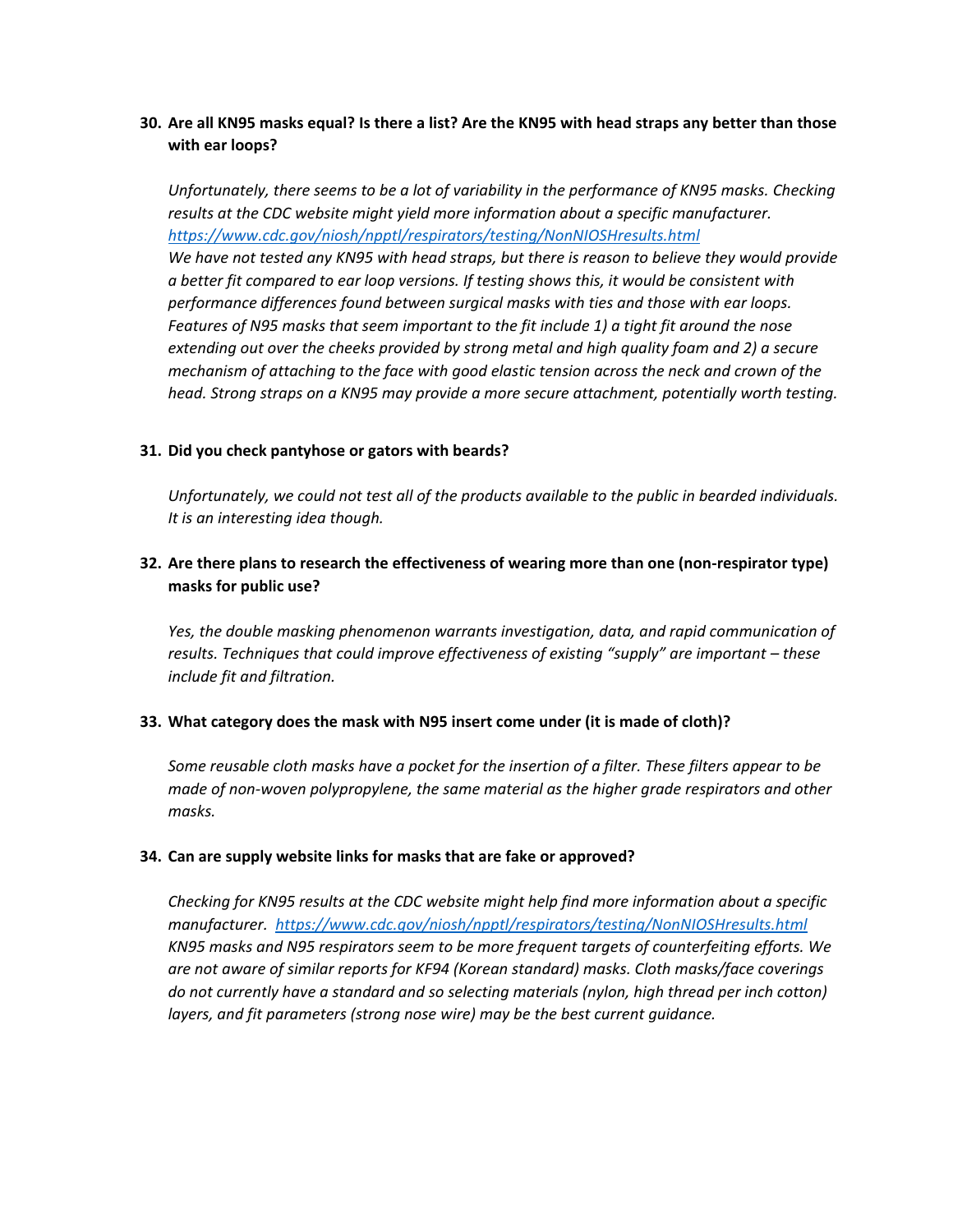#### **35. What is the minimum particle size detected in these studies?**

*We tested in an atmosphere containing aerosolized salt particles 40 nm in average diameter. For comparison the SARS-CoV-2 virion range from 50 to 200 nm in diameter.* 

## **36. Is a well-fitting double-sheet cotton cloth (t-shirt type) mask effective?**

*Researchers at Argonne National Lab tested 600 thread per inch (tpi) vs. 80 tpi quilters cotton. They also tested materials like chiffon, silk, and flannel. In general, higher thread count materials performed better than lower count. Doubling up on layers also helped, for example with a cotton quilt that had 120 tpi sheets enclosing cotton batting. Combining material types may provide improved efficiency or other benefits for balancing comfort against the skin with elasticity and tighter fit. These materials were tested in a chamber, rather than on a human or head form. Cotton alone may not provide optimal filtration, which may be a function of a looser fit when actually worn against the face. It is worth considering a pocket between layers for additional filter material (purchased or home-made) and efforts to get a good seal such as using foam and strong but bendable metal for a nosepiece. Finally, the mode of securing to the head, e.g. tight elastic straps for the neck and crown of the head vs. ear loops are likely to provide a better seal with the face. Look at the designs of N95 mask straps or the "Fix the Mask" brace for ideas of how to secure a mask to achieve a good seal.* 

<https://www.energy.gov/science/bes/articles/facemask-fabric-filtration-efficiency> <https://pubs.acs.org/doi/10.1021/acsnano.0c03252> <https://www.fixthemask.com/>

# **37. People seem to have a greater sense of security about going mask-less outside – if we're outside, we don't have to wear a mask. Is that true?**

*The recommendation from public health officials is that, while the risk outdoors is reduced, face coverings should still be used. We find it helpful to think of potentially infectious aerosols as cigarette smoke. It is certainly worse indoors, but we've all had the experience of being exposed to cigarette smoke in outdoor settings too. The potential number of people nearby and the duration of an activity might be additional considerations.* 

# **38. From the research, the 2-layer nylon mask performed better than the 3-layer cotton (from Walmart). Is that surprising? Most literature on making non-medical face masks usually says to use tightly woven cotton. Do you have any comments on this? Should masks be nylon/spandex?**

*Researchers at Argonne National Lab tested 600 thread per inch (tpi) vs. 80 tpi quilters cotton. They also tested materials like chiffon, silk, and flannel. In general, higher thread count materials performed better than lower count. Doubling up on layers also helped, for example with a cotton quilt that had 120 tpi sheets enclosing cotton batting. Combining material types may provide improved efficiency or other benefits for balancing comfort against the skin with elasticity and*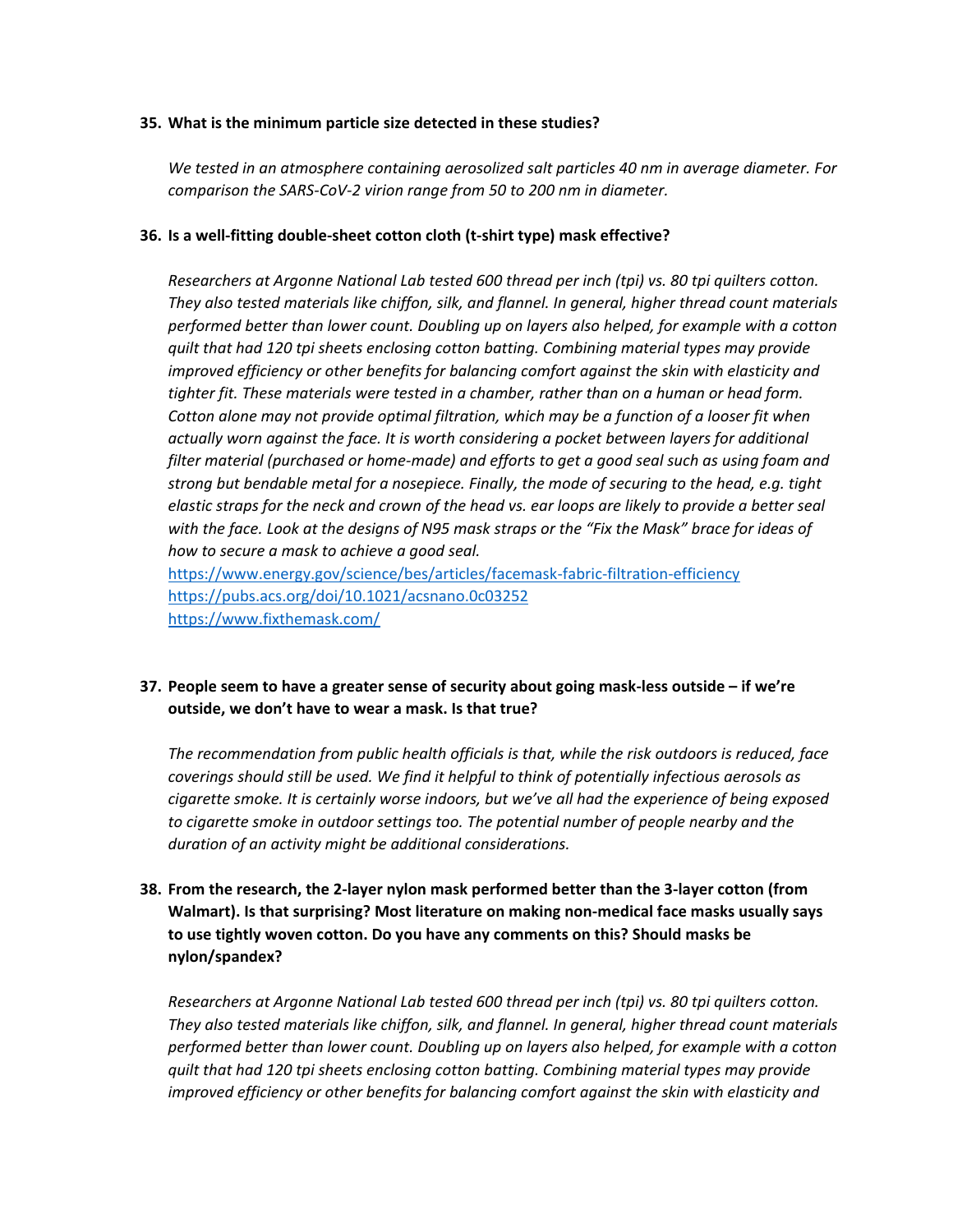*tighter fit. These materials were tested in a chamber, rather than on a human or head form. Cotton alone may not provide optimal filtration, which may be a function of a looser fit when actually worn against the face. It is worth considering a pocket between layers for additional filter material (purchased or home-made) and efforts to get a good seal such as using foam and strong but bendable metal for a nosepiece. Finally, the mode of securing to the head, e.g. tight elastic straps for the neck and crown of the head vs. ear loops are likely to provide a better seal with the face. Look at the designs of N95 mask straps or the "Fix the Mask" brace for ideas of how to secure a mask to achieve a good seal. Mixing materials might enhance performance relative to only one type of material. Nylon could provide extra filtering capacity, and spandex is certainly associated with a stretchiness that could improve the fit and seal.*  <https://www.energy.gov/science/bes/articles/facemask-fabric-filtration-efficiency> <https://pubs.acs.org/doi/10.1021/acsnano.0c03252> <https://www.fixthemask.com/>

## **39. We should all be wearing N95 masks, but where can we get them? For example, it doesn't seem possible to purchase them from Amazon.**

*N95 respirators do offer the best protection, but they are not available in sufficient quantities to supply the entire population. They also require training and testing to don properly and can also be cumbersome to wear for long periods. KF94, some KN95 and some types of reusable cloth masks can also offer good protection and are widely available. The key is wide adoption. If you and I are wearing face coverings that each offer 70% efficiency, the combined effect is over 90%.* 

#### **40. For N95 masks, how many times can they be re-used?**

*Unfortunately, there is no magic number. Manufacturers typically suggest that a respirator can be worn until dirty, soiled, or a change in breathing efficiency. It may be an optimal number of hours (~40)- in a hospital or workplace context this might be something like five 8-hour shifts. Healthcare workers frequently cover their respirator with a surgical mask to prevent soiling or contact with any fluids. For a non-healthcare or nonworkplace context, the same 40-hour time frame might reflect twenty 2-hour excursions. Researchers are investigating whether electrostatic "re-charging" might be a solution for filtration efficiency losses that occur over time. An analogy to consider is the air filter in home HVAC units (often made from the same materials)- they may have a 90-day recommended usage time. That recommendation will be for "average" use patterns and the filter likely "lasts" longer with less frequent use. But, in the N95 case, you are wearing the filter on your face so it's an imperfect analogy at best.* 

## **41. Have you considered comparing the OSHA standards translate to FDA considerations across different masks?**

*We chose the OSHA test because it is performed on an actual person and it involves maneuvers that mimic activities that a person might perform while wearing a face covering.*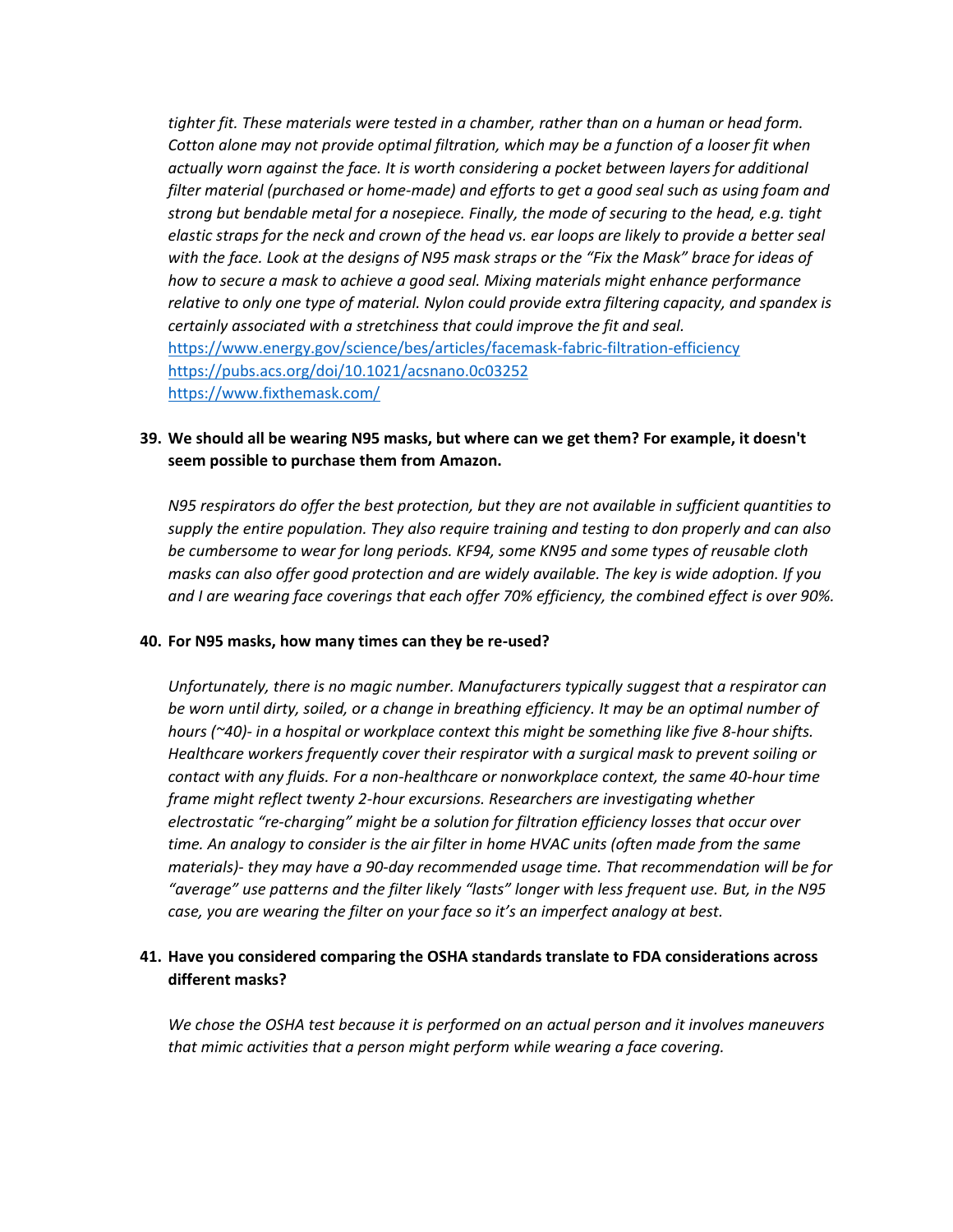## **42. What does fogged spectacles mean? Poor seal on the upper edge of the mask, or mispositioning the mask in relation to the spectacles?**

*Fogging is very likely the result of hot and humid air "venting" from the upper edge of the mask. A mask with a tight seal such as the N95 typically does not fog up the lenses. Positioning the lenses below the top of a mask (even a poorer seal on the upper edge) may reduce fogging, but*  likely because the air is able to escape before "sticking." Recommended hacks include cosmetic *tape to adhere the mask to the skin at the upper edge, affixing a mask fixer to press the mask and secure it to the face with a strap configuration, or tightening ear loops to achieve a better fit. Spraying eyeglasses with solutions or using soap to prevent fogging may prevent the symptom but not address the cause.*

## **43. Have you done any studies on the impact to FFE on the frame inserts that can be worn with a cloth mask?**

*Yes, we have. Some work very well to improve the FFE of surgical masks, which are limited not by their material but by their fit. They can be somewhat cumbersome to use and uncomfortable to wear for long periods.* 

# **44. Would you be willing to develop a quick review guideline brochure based on the results with a University or communication organization?**

*Guidelines may rapidly change, but certain features are constants in the performance of masks for personal protection, including trying to ensure that a mask fits well, is sized properly, and has a good seal. Materials that filter the air well and are comfortable to wear for extended periods of time are recommended for personal protection and to increase the likelihood of use. We will defer to our communications staff as to the level of input we might be able to provide to such an effort. As the disclaimer in our slides states, mention of trade names or products does not constitute EPA endorsement or recommendation for use, nor do our views expressed in the presentation necessarily reflect the views or policies of the US EPA.*

## **45. Any guess on how low the protection would fall if the mask is worn below the nose?**

*During the OSHA fit test, the subject breathes normally, which would mean through the nose. If the nose is not behind the mask, the person would be inhaling air directly from the chamber atmosphere and we should see no protection at all (0% FFE).*

## **46. Have you tested copper thread masks such as Tommie Copper's CopperFit masks from Home Depot? If so, what was the effectiveness?**

*To my knowledge, we have not tested "CopperFit" masks. Layers with materials such as high thread count cotton and nylon should help to improve filtering capability. Ear loops tend to provide a weaker seal which might be improved with a fit hack such as a clip or ear guard. The*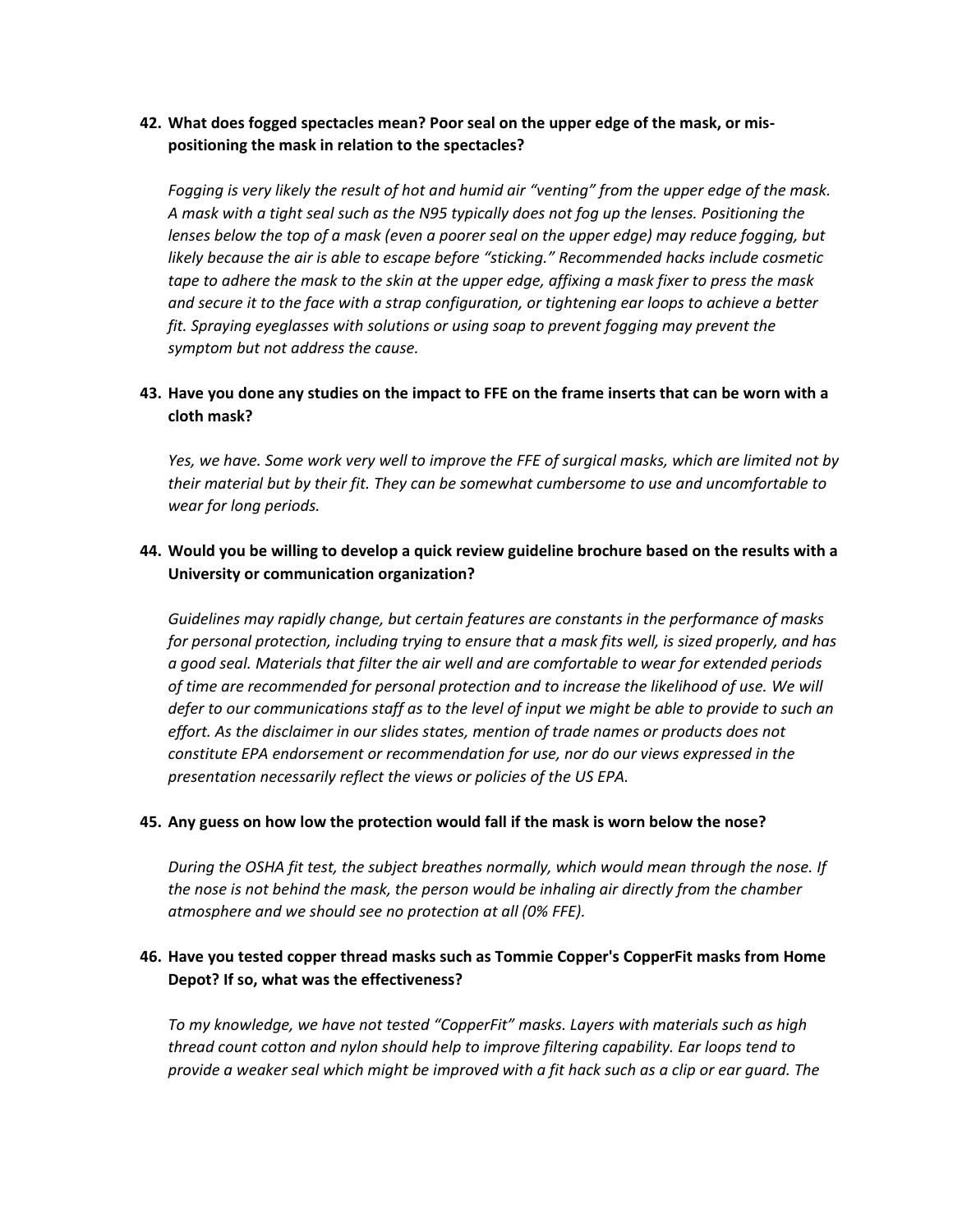*strength of metal used for the nose bridge and distance it extends typically influence both the fit and the filtering performance of a given mask.*

# **47. Is there a plan to post highlights on EPA or CDC webpages, or otherwise communicate this information to the public at large?**

*Our communications team is considering strategies to convey this information to the public through available channels. It should be noted that JAMA IM and many other journals are making COVID-19 research articles available without a subscription free of charge during the pandemic.* 

# **48. Why is there so little discussion about any potential health concerns around breathing through polypropylene (used in masks) which is a known endocrine disrupter?**

*There are reports expressing concern about microplastic pollution as a threat to the environment, including landfills, rivers, and oceans.* 

*<https://www.ncbi.nlm.nih.gov/pmc/articles/PMC7297173/> These relate to the degradation of fibers and materials used and more discussion should exist about the usage and disposal of socalled "disposable" masks. Although I am not aware of research investigating individual exposure from the inhalation route, it would benefit society to research whether "naturally occuring" fibers may provide similar filtration benefits without some of the risks associated with synthetic fibers. Filtering facepiece respirators came into existence largely to address and reduce hazardous workplace exposures such as mines or industrial processes with exposures that would put employees at risk for severe respiratory infection or worse and unreasonable toxic exposures. In the context of wildfire smoke and biological pathogens, it is important to consider both the benefits of reduced inhalation of highly harmful particles as well as risks that wearing respirator masks might be associated with. There is always room for improvement in tools that are used to protect the health and well-being of humans and the air we all breathe.* 

## **49. If you inhale 1 particle or 50 particles, aren't you still going to get COVID?**

*The number of viral particles required to infect a person has not been conclusively determined. It is safe to assume that your risk of infection is directly proportional to the number of particles that you are exposed to. While no mask can guarantee 100% effectiveness, studies support reducing the concentration of viral particles in the air that you breathe as much as possible as a means to lower your individual risk of contracting COVID-19.* 

# **50. If we can only get KN95s, how can we make sure they are providing adequate filtration to prevent inhaling virus particles, should we add a surgical mask outside the KN95? Is it OK to re-use those or does the efficiency go down quickly after it is used?**

*Great question – there are hacks to improve the efficiency of surgical masks alone, most of which improve the fit by making a tighter seal. Doubling up with masks may improve the performance and it likely depends on whether the fit and filtration parameters benefit in real-world*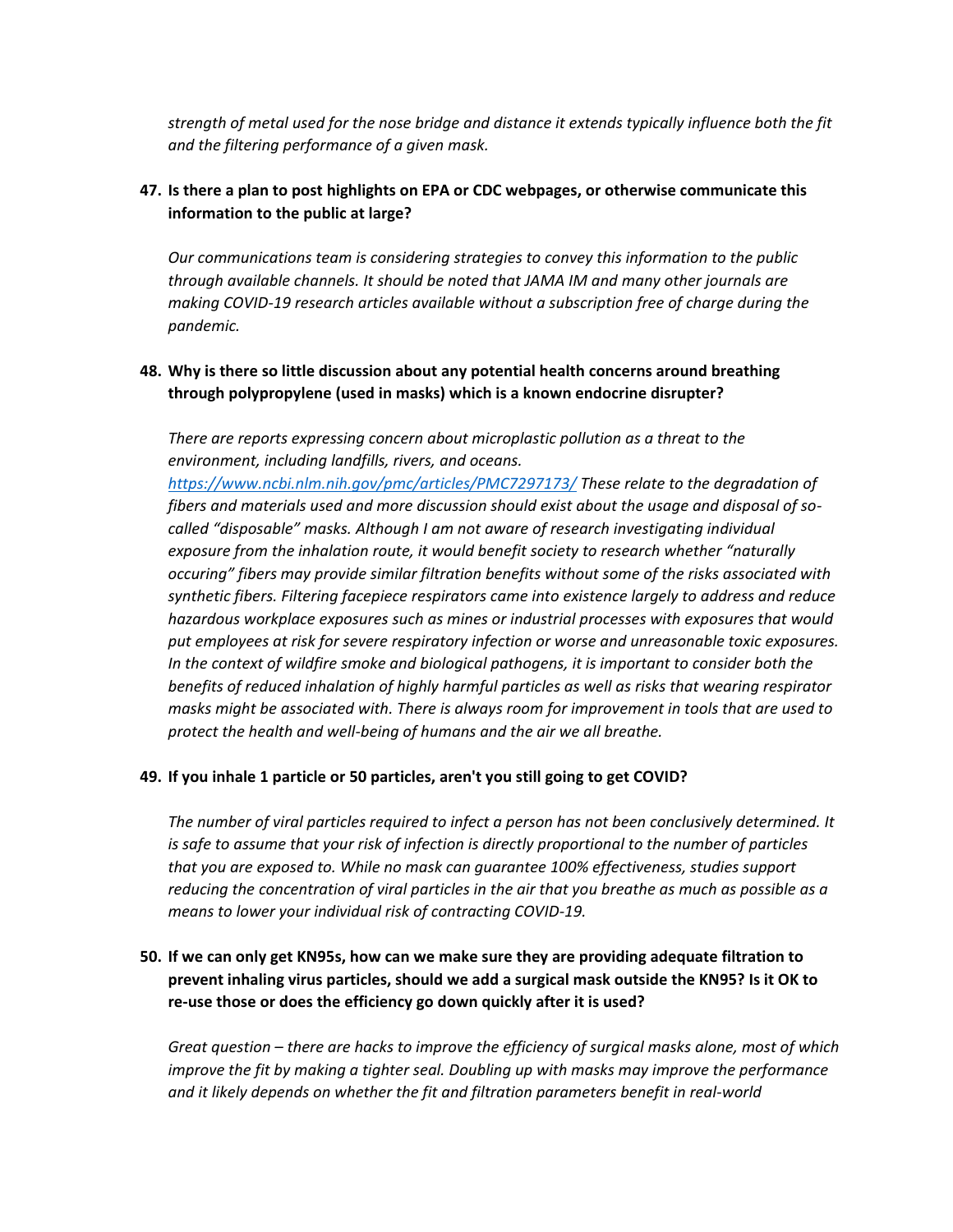*application. We will be investigating impacts of some types of double-masking with fit testing and hope to contribute answers soon. Surgical masks are not designed for extensive use, not necessarily because of efficiency losses, but rather because of the likelihood of contact with fluids or contaminants. A KN95 that fits well can achieve high levels of filtration efficiency. Checking for KN95 results at the CDC website might help find more information about a specific manufacturer. <https://www.cdc.gov/niosh/npptl/respirators/testing/NonNIOSHresults.html> KF94 masks (the Korean standard) are another mask type to consider. Finally, cloth masks that have multiple layers or a pocket for a filter to be inserted might work well as a doubled mask in combination with a surgical mask underneath. We hope to share more data soon about effective options for the general public.*

#### **51. Do surgical masks not work as well once they've gotten wet, or is that just a rumor?**

*We have not tested wet masks. However, a wet mask may be harder to breathe through and may not form an effective seal on the facial skin.* 

## **52. Can a filter be porous to be more breathable?**

*Not sure whether there is a simple answer to this question. Different materials might have different filtration abilities and for different particle sizes. Breathability may be related to the change in pressure that occurs related to the weight and thickness of the material and the tightness of the seal of that material. The KF94 mask we tested is relatively breathable while also filtering relatively effectively. A thick wool scarf may be very difficult to breathe through while also filtering relatively poorly. Sorry if that's not what you are exactly asking, but here's an answer we gave to people who were asking about materials for home-made masks – Researchers at Argonne National Lab tested 600 thread per inch (tpi) vs. 80 tpi quilters cotton. They also tested materials like chiffon, silk, and flannel. In general, higher thread count materials performed better than lower count. Doubling up on layers also helped, for example with a cotton quilt that had 120 tpi sheets enclosing cotton batting. Combining material types may provide improved efficiency or other benefits for balancing comfort against the skin with elasticity and tighter fit. These materials were tested in a chamber, rather than on a human or head form. Cotton alone may not provide optimal filtration, which may be a function of a looser fit when actually worn against the face. It is worth considering a pocket between layers for additional filter material (purchased or home-made) and efforts to get a good seal such as using foam and strong but bendable metal for a nosepiece. Finally, the mode of securing to the head, e.g. tight elastic straps for the neck and crown of the head vs. ear loops are likely to provide a better seal with the face. Look at the designs of N95 mask straps or the "Fix the Mask" brace for ideas of how to secure a mask to achieve a good seal. Mixing materials might enhance performance relative to only one type of material. Nylon could provide extra filtering capacity, and spandex is certainly associated with a stretchiness that could improve the fit and seal.*  <https://www.energy.gov/science/bes/articles/facemask-fabric-filtration-efficiency> <https://pubs.acs.org/doi/10.1021/acsnano.0c03252>